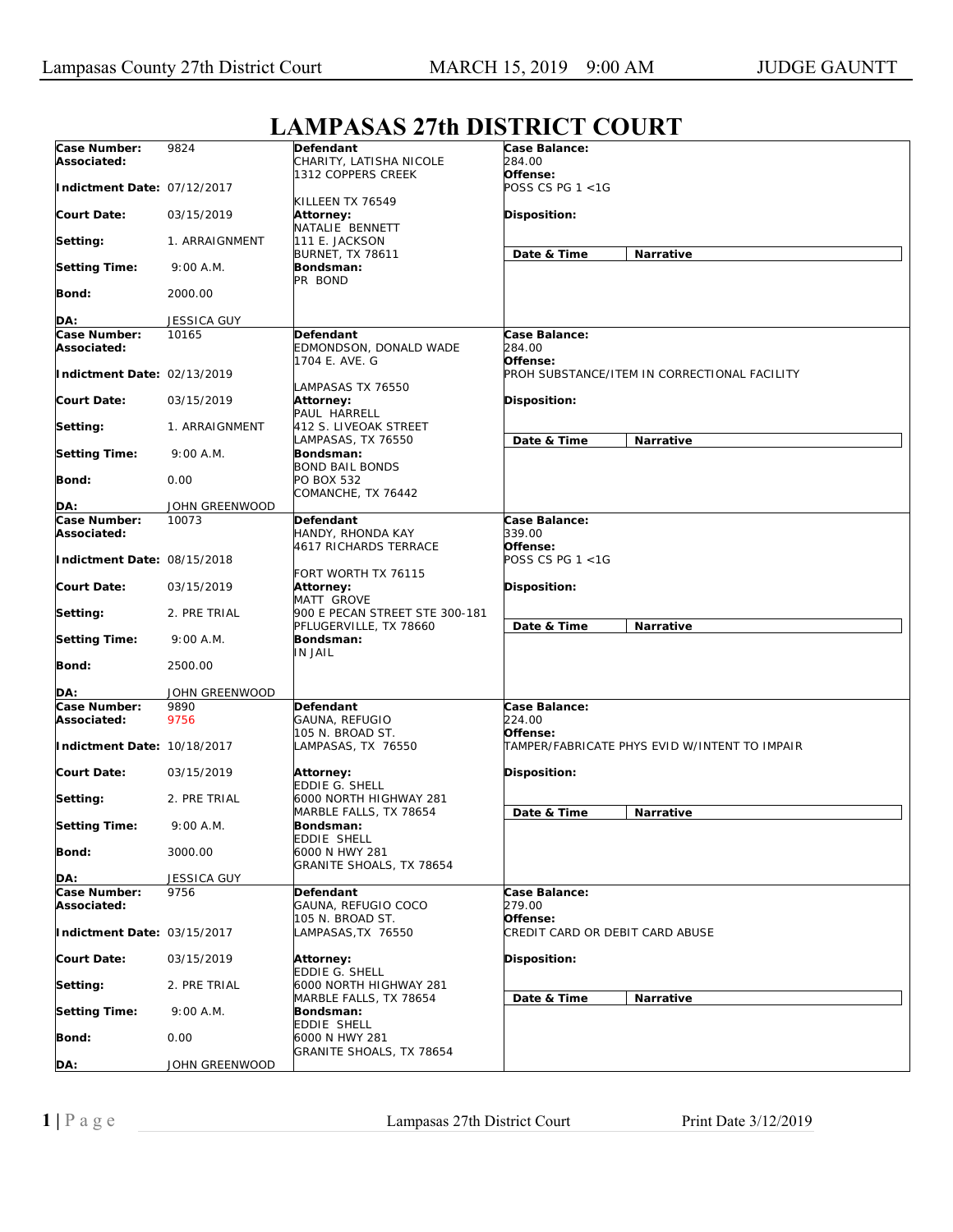| Case Number:<br>Associated: | 10159              | Defendant<br>RILEY, THOMAS STEPHEN                          | Case Balance:<br>254.00                                   |
|-----------------------------|--------------------|-------------------------------------------------------------|-----------------------------------------------------------|
| Indictment Date: 01/16/2019 |                    | 228 CR 3365                                                 | Offense:<br>ACCIDENT INVOLVING SERIOUS BODILY INJURY      |
| <b>Court Date:</b>          | 03/15/2019         | LAMPASAS TX 76550<br><b>Attorney:</b><br>MATT GROVE         | <b>Disposition:</b>                                       |
| Setting:                    | 2. PRE TRIAL       | 900 E PECAN STREET STE 300-181<br>PFLUGERVILLE, TX 78660    | Date & Time<br>Narrative                                  |
| <b>Setting Time:</b>        | 9:00 A.M.          | <b>Bondsman:</b><br>A BUDGET MILITARY & CIVILIAN BAIL       |                                                           |
| Bond:                       | 0.00               | <b>BONDS</b><br>P.O.BOX 3048                                |                                                           |
|                             |                    |                                                             |                                                           |
| DA:                         | <b>JESSICA GUY</b> | HARKER HEIGHTS, TX 76548                                    |                                                           |
| Case Number:<br>Associated: | 10141              | Defendant<br>SAMPLE, BRETT ALAN<br><b>2042 CECIL</b>        | Case Balance:<br>224.00<br>Offense:                       |
| Indictment Date: 12/12/2018 |                    | WAYNOKA OK 73860                                            | UNL POSS FIREARM BY FELON                                 |
| Court Date:                 | 03/15/2019         | Attorney:<br>ZACHARY J. MORRIS                              | <b>Disposition:</b>                                       |
| Setting:                    | 2. PRE TRIAL       | 412 S. LIVEOAK STREET<br>LAMPASAS, TX 76550                 | Date & Time<br>Narrative                                  |
| <b>Setting Time:</b>        | 9:00 A.M.          | Bondsman:<br>CASH BOND                                      |                                                           |
| Bond:                       | 0.00               |                                                             |                                                           |
| DA:                         | JOHN GREENWOOD     |                                                             |                                                           |
| Case Number:                | 10093              | Defendant                                                   | Case Balance:                                             |
| Associated:                 |                    | VARGAS, LORENZO VICENTE                                     | 339.00                                                    |
| Indictment Date: 09/12/2018 |                    | 901 WAGON WHEEL LANE                                        | Offense:<br>POSS CS PG 1 >=1G<4G                          |
| Court Date:                 | 03/15/2019         | COPPERAS COVE TX 76522<br>Attorney:<br>RALEIGH H VAN TREASE | <b>Disposition:</b>                                       |
| Setting:                    | 2. PRE TRIAL       | P.O. BOX 341045 AUSTIN TX 78734<br>LAKEWAY, TX 78734        | Date & Time<br>Narrative                                  |
| <b>Setting Time:</b>        | 9:00 A.M.          | Bondsman:<br>CASH BOND                                      |                                                           |
| Bond:                       | 3000.00            |                                                             |                                                           |
| DA:                         | JESSICA GUY        |                                                             |                                                           |
| Case Number:                | 10131              | Defendant                                                   | Case Balance:                                             |
| Associated:                 |                    | ALLEN, MARANDA ELINOR<br>608 CR 4756                        | 224.00<br>Offense:                                        |
| Indictment Date: 12/12/2018 |                    | KEMPNER TX 76539                                            | INJURY CHILD/ELDERLY/DISABLE W/INT BODILY INJ             |
| Court Date:                 | 03/15/2019         | <b>Attorney:</b><br>EDDIE G. SHELL                          | <b>Disposition:</b>                                       |
| Setting:                    | 2. PRE TRIAL       | 6000 NORTH HIGHWAY 281<br>MARBLE FALLS, TX 78654            | Date & Time<br>Narrative                                  |
| <b>Setting Time:</b>        | 9:00 A.M.          | Bondsman:<br>PR BOND                                        |                                                           |
| Bond:                       | 3000.00            |                                                             |                                                           |
| DA:                         | JOHN GREENWOOD     |                                                             |                                                           |
| Case Number:<br>Associated: | 10146              | Defendant<br>BIRDICK, EKATERINA NICOLE                      | Case Balance:<br>224.00                                   |
| Indictment Date: 01/16/2019 |                    | 709 S. MAIN STREET                                          | Offense:<br>INJURY CHILD/ELDERLY/DISABLE W/INT BODILY INJ |
|                             |                    | LAMPASAS TX 76550                                           |                                                           |
| Court Date:                 | 03/15/2019         | Attorney:<br>ZACH BOYD                                      | Disposition:                                              |
| Setting:                    | 2. PRE TRIAL       | PO BOX 870<br>COPPERAS COVE, TX 76522                       | Date & Time<br>Narrative                                  |
| <b>Setting Time:</b>        | 9:00 A.M.          | Bondsman:<br>JIM TIMMONS                                    |                                                           |
| <b>Bond:</b>                | 1500.00            | 1508 W. COMMERCE<br>SAN SABA, TX 76877                      |                                                           |
| DA:                         | JOHN GREENWOOD     |                                                             |                                                           |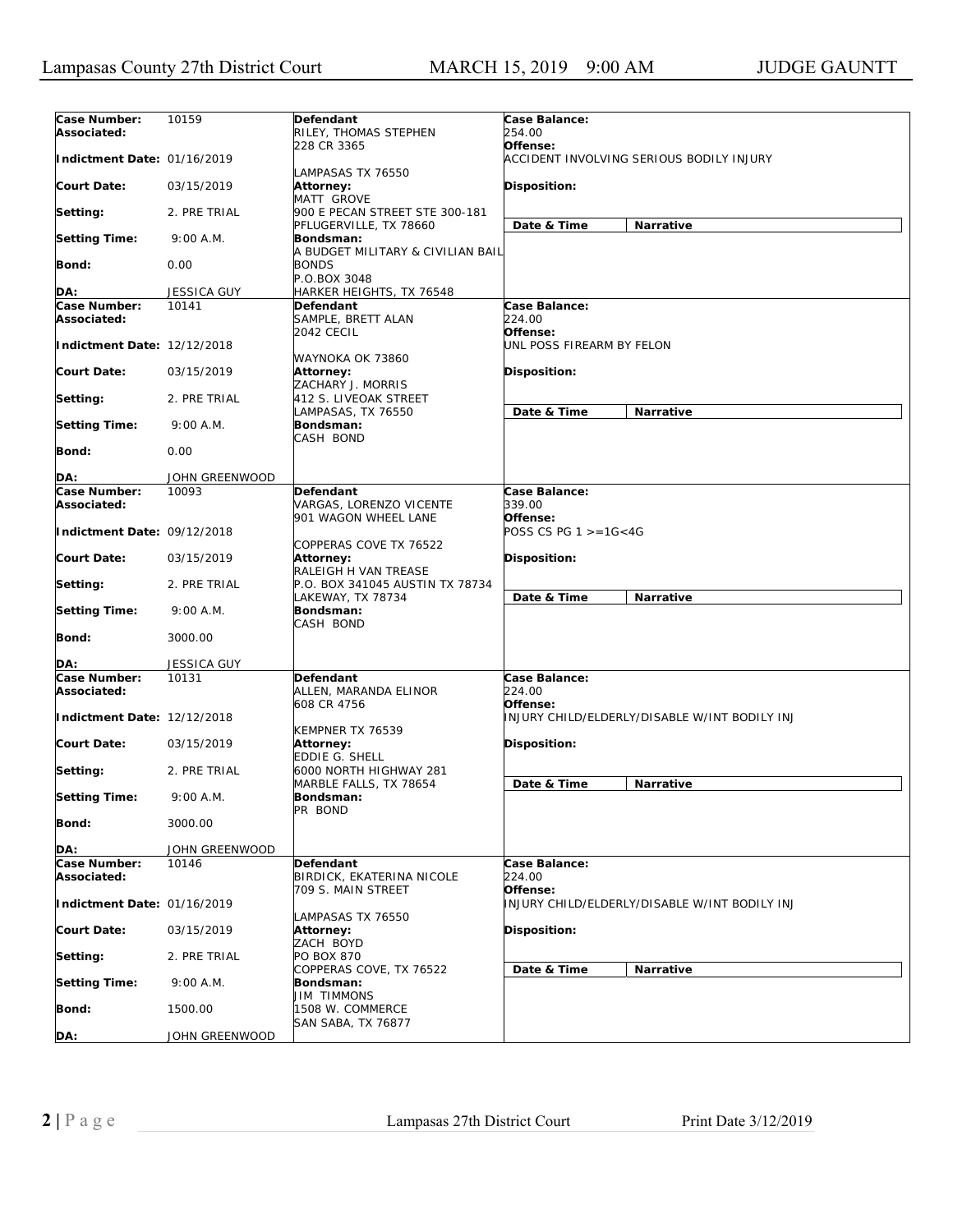| Case Number:                | 10155                   | Defendant                                          | Case Balance:                                             |
|-----------------------------|-------------------------|----------------------------------------------------|-----------------------------------------------------------|
| Associated:                 |                         | SANCHEZ, DANNY                                     |                                                           |
| Indictment Date: 01/16/2019 |                         | 703 E. AVE J                                       | Offense:<br>UNL INTER/USE/DISC WIRE/ORAL ELEC COMMUNICATE |
|                             |                         | LAMPASAS TX 76550                                  |                                                           |
| <b>Court Date:</b>          | 03/15/2019              | Attorney:<br><b>BILL PRICE</b>                     | <b>Disposition:</b>                                       |
| Setting:                    | 2. PRE TRIAL            | 408 SOUTH LIVE OAK<br>LAMPASAS, TX 76550           | Date & Time<br>Narrative                                  |
| <b>Setting Time:</b>        | 9:00 A.M.               | Bondsman:<br><b>JIM TIMMONS</b>                    |                                                           |
| Bond:                       | 2500.00                 | 1508 W. COMMERCE<br>SAN SABA, TX 76877             |                                                           |
| DA:                         | JOHN GREENWOOD          |                                                    |                                                           |
| Case Number:                | 10156                   | <b>Defendant</b>                                   | Case Balance:                                             |
| Associated:                 |                         | DELAPENA, ERNESTO FERNANDO                         | 284.00                                                    |
| Indictment Date: 01/16/2019 |                         | 167 PRIVATE RD 4368                                | Offense:<br>POSS CS PG 1 <1G                              |
|                             |                         | LAMPASAS TX 76550                                  |                                                           |
| Court Date:                 | 03/15/2019              | Attorney:                                          | <b>Disposition:</b>                                       |
| Setting:                    | 2. PRE TRIAL            | <b>BILL PRICE</b><br>408 SOUTH LIVE OAK            |                                                           |
|                             |                         | LAMPASAS, TX 76550                                 | Date & Time<br>Narrative                                  |
| <b>Setting Time:</b>        | 9:00 A.M.               | Bondsman:<br>A-ACTION BONDS                        |                                                           |
| Bond:                       | 1000.00                 | 503 S LIVE OAK ST                                  |                                                           |
|                             |                         | LAMPASAS, TX 76550                                 |                                                           |
| DA:<br>Case Number:         | JOHN GREENWOOD<br>10105 |                                                    | Case Balance:                                             |
| Associated:                 |                         | Defendant<br>SANCHEZ, VANESSA RAYLEEN              | 334.00                                                    |
| Indictment Date: 10/17/2018 |                         | 803 CR 3376                                        | Offense:<br>POSS CS PG1 < 1G DFZ IAT                      |
|                             |                         | KEMPNER TX 76539                                   |                                                           |
| Court Date:                 | 03/15/2019              | Attorney:<br><b>BILL PRICE</b>                     | <b>Disposition:</b>                                       |
| Setting:                    | 2. PRE TRIAL            | 408 SOUTH LIVE OAK<br>LAMPASAS, TX 76550           | Date & Time<br>Narrative                                  |
| <b>Setting Time:</b>        | 9:00 A.M.               | Bondsman:<br><b>IN JAIL</b>                        |                                                           |
| <b>Bond:</b>                | 2500.00                 |                                                    |                                                           |
| DA:                         | JOHN GREENWOOD          |                                                    |                                                           |
| Case Number:                | 10123                   | Defendant                                          | Case Balance:                                             |
| Associated:                 |                         | GARCIA, LEE ANTHONY<br>601 S. SPRING ST.           | 279.00<br>Offense:                                        |
| Indictment Date: 11/14/2018 |                         |                                                    | ASSAULT FAM/HOUSE MEM IMPEDE BREATH/CIRCULAT              |
| <b>Court Date:</b>          | 03/15/2019              | LAMPASAS TX 76550<br>Attorney:                     | <b>Disposition:</b>                                       |
|                             |                         | <b>BILL PRICE</b>                                  |                                                           |
| Setting:                    | 2. PRE TRIAL            | 408 SOUTH LIVE OAK                                 |                                                           |
| <b>Setting Time:</b>        | 9:00 A.M.               | LAMPASAS, TX 76550<br>Bondsman:                    | Date & Time<br>Narrative                                  |
| <b>Bond:</b>                | 75000.00                | IN JAIL                                            |                                                           |
| DA:                         | JOHN GREENWOOD          |                                                    |                                                           |
| Case Number:                | 10110                   | Defendant                                          | Case Balance:                                             |
| Associated:                 |                         | <b>GARCIA, LEE ANTHONY</b><br>603 S. SPRING ST. #1 | 279.00<br>Offense:                                        |
| Indictment Date: 10/17/2018 |                         |                                                    | THEFT OF FIREARM                                          |
| <b>Court Date:</b>          | 03/15/2019              | LAMPASAS TX 76550<br><b>Attorney:</b>              | Disposition:                                              |
| Setting:                    | 2. PRE TRIAL            | <b>BILL PRICE</b><br>408 SOUTH LIVE OAK            |                                                           |
| <b>Setting Time:</b>        | 9:00 A.M.               | LAMPASAS, TX 76550<br>Bondsman:                    | Date & Time<br>Narrative                                  |
| <b>Bond:</b>                | 3000.00                 | <b>IN JAIL</b>                                     |                                                           |
| DA:                         | JOHN GREENWOOD          |                                                    |                                                           |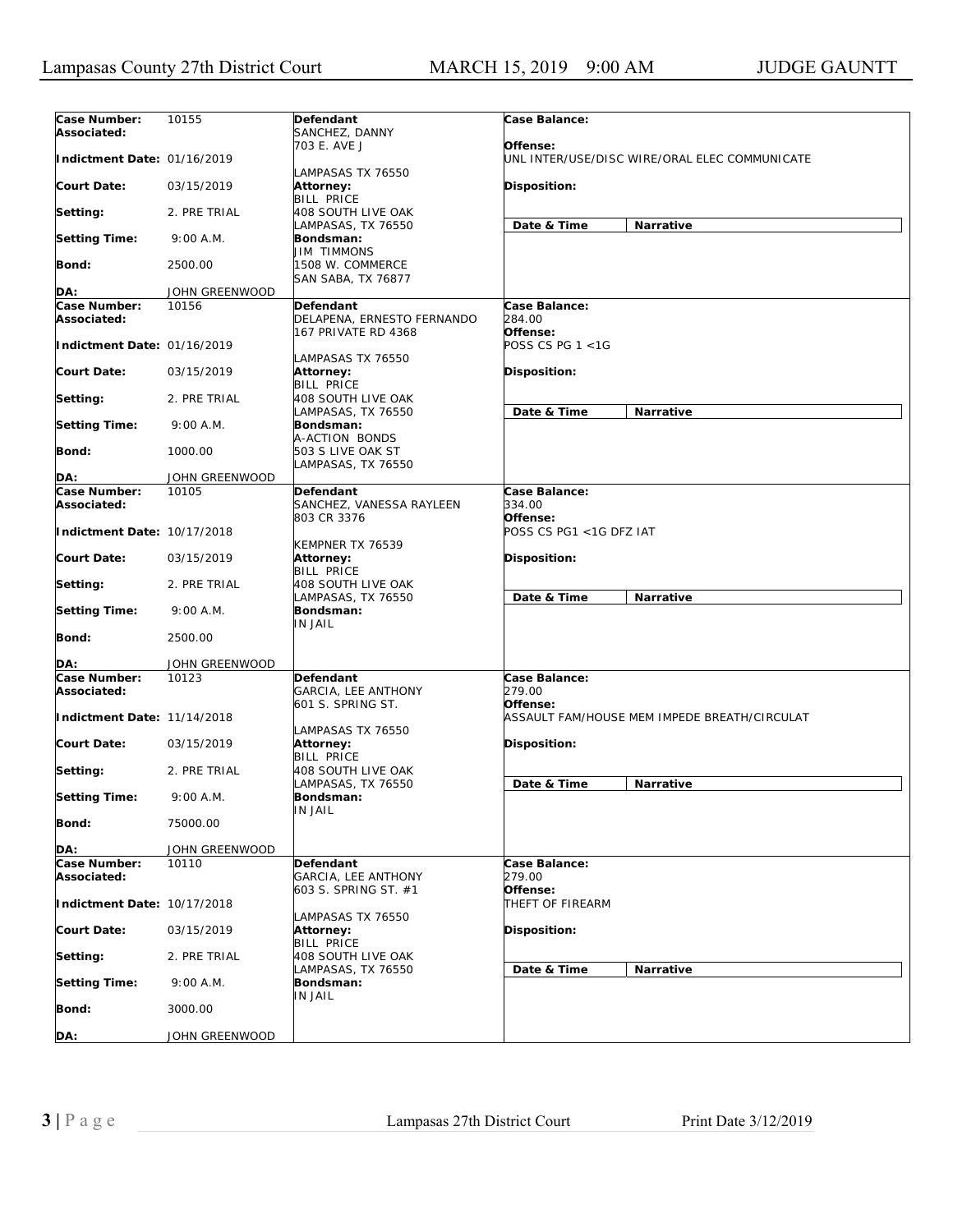| Case Number:<br>Associated: | 10111          | Defendant<br><b>GARCIA, LEE ANTHONY</b>                    | Case Balance:<br>339.00              |                  |
|-----------------------------|----------------|------------------------------------------------------------|--------------------------------------|------------------|
| Indictment Date: 10/17/2018 |                | 603 S. SPRING ST. #1                                       | Offense:<br>POSS CS PG1 <1G DFZ IAT  |                  |
| <b>Court Date:</b>          | 03/15/2019     | Attorney:<br><b>BILL PRICE</b>                             | <b>Disposition:</b>                  |                  |
| Setting:                    | 2. PRE TRIAL   | <b>408 SOUTH LIVE OAK</b><br>LAMPASAS, TX 76550            | Date & Time                          | Narrative        |
| <b>Setting Time:</b>        | 9:00 A.M.      | Bondsman:<br>IN JAIL                                       |                                      |                  |
| Bond:                       | 1000.00        |                                                            |                                      |                  |
| DA:                         | JOHN GREENWOOD |                                                            |                                      |                  |
| Case Number:                | 10139          | Defendant                                                  | Case Balance:                        |                  |
| Associated:                 |                | SHANKS, JOSEPH RAYMOND<br>486 CR 123                       | 284.00<br>Offense:                   |                  |
| Indictment Date: 12/12/2018 |                | <b>BUCKHOLTS TX 76518</b>                                  | POSS CS PG 1 <1G                     |                  |
| Court Date:                 | 03/15/2019     | Attorney:<br>ZACH BOYD                                     | <b>Disposition:</b>                  |                  |
| Setting:                    | 3. PLEA        | <b>PO BOX 870</b><br>COPPERAS COVE, TX 76522               | Date & Time                          | <b>Narrative</b> |
| <b>Setting Time:</b>        | 9:00 A.M.      | Bondsman:<br><b>ACE BAIL BONDS</b>                         |                                      |                  |
| <b>Bond:</b>                | 1000.00        | 7850 CR 252<br>BERTRAM, TX 78605                           |                                      |                  |
| DA:                         | JOHN GREENWOOD |                                                            |                                      |                  |
| Case Number:                | 10090          | Defendant                                                  | Case Balance:                        |                  |
| Associated:                 |                | SHANKS, JOSEPH RAYMOND<br>486 CR 123                       | 384.00<br>Offense:                   |                  |
| Indictment Date: 09/12/2018 |                | <b>BUCKHOLTS TX 76518</b>                                  | POSS CS PG 1 <1G                     |                  |
| Court Date:                 | 03/15/2019     | Attorney:<br>ZACH BOYD                                     | <b>Disposition:</b>                  |                  |
| Setting:                    | 3. PLEA        | <b>PO BOX 870</b><br>COPPERAS COVE, TX 76522               | Date & Time                          | Narrative        |
| <b>Setting Time:</b>        | 9:00 A.M.      | Bondsman:<br>DISCOUNT BAIL BONDS                           |                                      |                  |
| <b>Bond:</b>                | 0.00           | 810 WHEELOCK STREET<br>HEARNE, TX 77859                    |                                      |                  |
| DA:                         | JOHN GREENWOOD |                                                            |                                      |                  |
| Case Number:<br>Associated: | 10109          | Defendant<br>GRIBBLE, CASSIDY CHRISTINE<br>4413 ABIGAIL DR | Case Balance:<br>224.00<br>Offense:  |                  |
| Indictment Date: 10/17/2018 |                |                                                            | FORGERY FINANCIAL INSTRUMENT ELDERLY |                  |
| <b>Court Date:</b>          | 03/15/2019     | KILLEEN TX 76549<br>Attorney:<br>STEPHEN J DEBYE           | <b>Disposition:</b>                  |                  |
| Setting:                    | 3. PLEA        | PO BOX 2057<br><b>BELTON, TX 76513</b>                     | Date & Time                          |                  |
| <b>Setting Time:</b>        | 9:00 A.M.      | Bondsman:<br>CASH BOND                                     |                                      | Narrative        |
| <b>Bond:</b>                | 1500.00        |                                                            |                                      |                  |
| DA:                         | JESSICA GUY    |                                                            |                                      |                  |
| Case Number:<br>Associated: | 9406           | Defendant<br>BROWN, CAMRY TRANAE                           | Case Balance:<br>339.00              |                  |
| Indictment Date: 06/17/2015 |                | 900 S BEACH ST                                             | Offense:<br>POSS CS PG 1 <1G         |                  |
| <b>Court Date:</b>          | 03/15/2019     | FORT WORTH TX 76137<br>Attorney:<br>LARRY MEADOWS          | <b>Disposition:</b>                  |                  |
| Setting:                    | 5. PUNISHMENT  | PO BOX 1084                                                |                                      |                  |
| <b>Setting Time:</b>        | 9:00 A.M.      | BROWNWOOD, TX 76804<br>Bondsman:                           | Date & Time                          | Narrative        |
| <b>Bond:</b>                | 0.00           | ALBERT SAENZ<br>2501 AIRPORT FRWY                          |                                      |                  |
| DA:                         | JESSICA GUY    | FORT WORTH, TX 76111                                       |                                      |                  |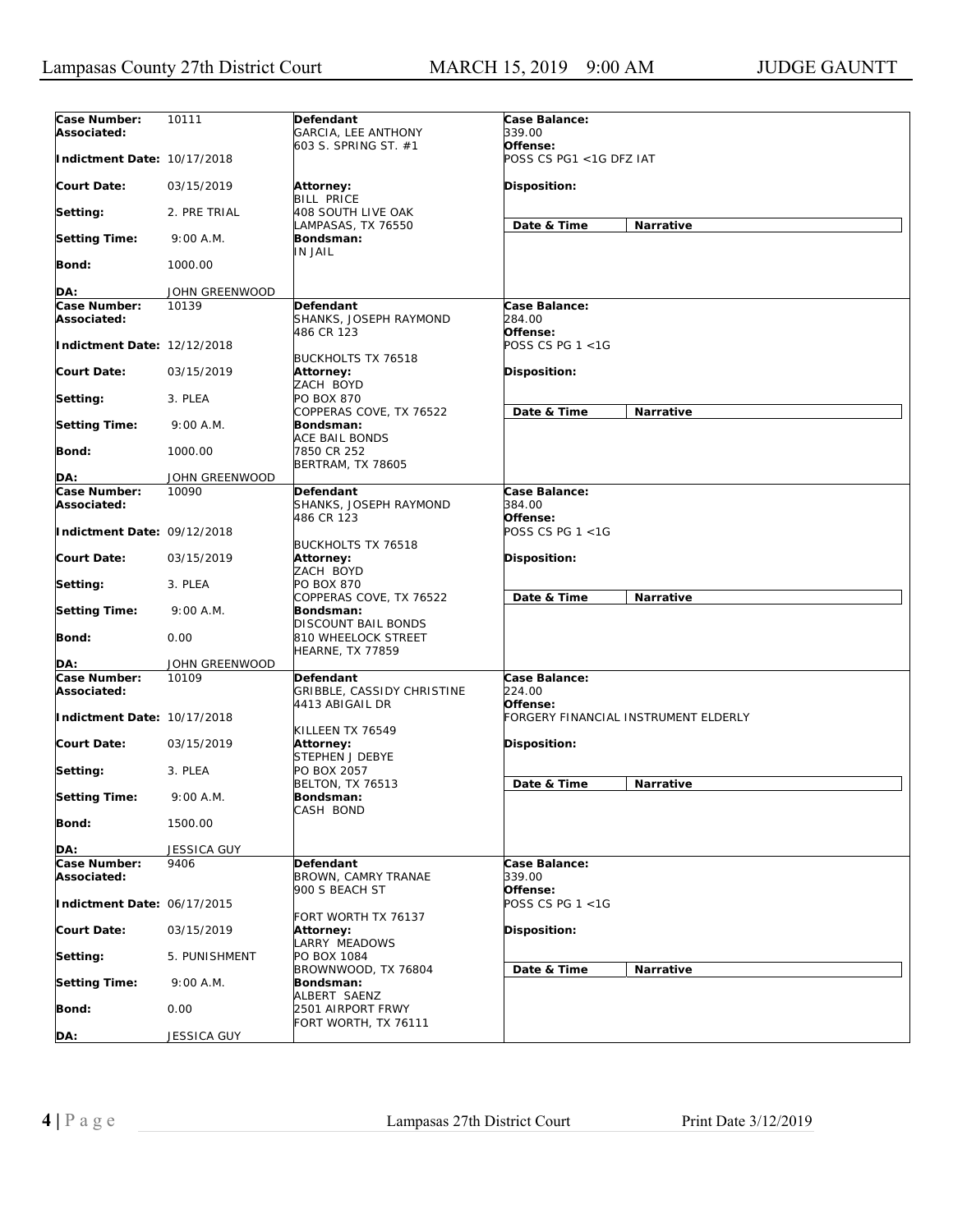| Case Number:                | 8866                      | Defendant                                                  | Case Balance:                                            |
|-----------------------------|---------------------------|------------------------------------------------------------|----------------------------------------------------------|
| Associated:                 |                           | TREVINO, ROBERT LUTHER                                     | 215.00                                                   |
| Indictment Date: 06/13/2012 |                           |                                                            | Offense:<br>MISAPP TRUST FUND >=\$500 DEFRAUD            |
| Court Date:                 | 03/15/2019                | <b>Attorney:</b><br>Walter M Reaves                        | Disposition:                                             |
| Setting:                    | 6. JURY                   | 504 Austin Ave                                             |                                                          |
| <b>Setting Time:</b>        | ANNOUNCEMENT<br>9:00 A.M. | WACO, TX 76701<br>Bondsman:                                | Date & Time<br>Narrative                                 |
| Bond:                       | 0.00                      |                                                            |                                                          |
| DA:                         | JOHN GREENWOOD            |                                                            |                                                          |
| Case Number:                | 10121                     | Defendant                                                  | Case Balance:                                            |
| Associated:                 |                           | ALVAREZ, ISRAEL<br>501 N. SUMMER                           | 284.00<br>Offense:                                       |
| Indictment Date: 11/14/2018 |                           |                                                            | POSS CS PG $1 > = 16 < 4G$                               |
| <b>Court Date:</b>          | 03/15/2019                | Attorney:<br>NATALIE W BENNETT                             | Disposition:                                             |
| Setting:                    | 6. JURY                   | 111 E. JACKSON                                             |                                                          |
| <b>Setting Time:</b>        | ANNOUNCEMENT<br>9:00 A.M. | <b>BURNET, TX 78611</b><br>Bondsman:                       | Date & Time<br>Narrative                                 |
| Bond:                       | 0.00                      | <b>IN JAIL</b>                                             |                                                          |
| DA:                         | <b>JESSICA GUY</b>        |                                                            |                                                          |
| Case Number:                | 10091                     | <b>Defendant</b>                                           | Case Balance:                                            |
| Associated:                 |                           | CORONADO, FIDENCIO<br>1101 E AVE F                         | 224.00<br>Offense:                                       |
| Indictment Date: 09/12/2018 |                           |                                                            | SEX OFFENDERS DUTY TO REGISTER LIFE/90 DAY               |
| <b>Court Date:</b>          | 03/15/2019                | LAMPASAS TX 76550<br>Attorney:                             | Disposition:                                             |
| Setting:                    | 6. JURY                   | EDDIE SHELL<br>6000 N HWY 281                              |                                                          |
|                             | ANNOUNCEMENT              | MARBLE FALLS, TX 78654                                     | Date & Time<br>Narrative                                 |
| <b>Setting Time:</b>        | 9:00 A.M.                 | Bondsman:                                                  |                                                          |
| Bond:                       | 0.00                      | <b>IN JAIL</b>                                             |                                                          |
| DA:                         | JOHN GREENWOOD            |                                                            |                                                          |
| Case Number:<br>Associated: | 10122                     | Defendant<br>GARCIA, JESSE JOE                             | Case Balance:<br>224.00                                  |
| Indictment Date: 11/14/2018 |                           | 603 SOUTH SPRING STREET                                    | Offense:<br>ASSAULT FAM/HOUSE MEM IMPEDE BREATH/CIRCULAT |
| <b>Court Date:</b>          | 03/15/2019                | LAMPASAS TX 76550<br>Attorney:<br><b>MATT GROVE</b>        | Disposition:                                             |
| Setting:                    | 6. JURY<br>ANNOUNCEMENT   | 900 E PECAN STREET STE 300-181<br>PFLUGERVILLE, TX 78660   | Date & Time<br>Narrative                                 |
| <b>Setting Time:</b>        | 9:00 A.M.                 | Bondsman:<br>IN JAIL                                       |                                                          |
| Bond:                       | 0.00                      |                                                            |                                                          |
| DA:                         | JOHN GREENWOOD            |                                                            |                                                          |
| Case Number:<br>Associated: | 10107                     | Defendant<br>PARKER, SIERRA CHIRI<br>11712 BARRYINGTON WAY | Case Balance:<br>284.00                                  |
| Indictment Date: 10/17/2018 |                           |                                                            | Offense:<br>POSS CS PG 1 <1G                             |
| <b>Court Date:</b>          | 03/15/2019                | AUSTIN TX 78759<br>Attorney:<br><b>MATT GROVE</b>          | Disposition:                                             |
| Setting:                    | 6. JURY                   | 900 E PECAN STREET STE 300-181                             |                                                          |
|                             | ANNOUNCEMENT              | PFLUGERVILLE, TX 78660                                     | Date & Time<br>Narrative                                 |
| <b>Setting Time:</b>        | 9:00 A.M.                 | Bondsman:<br>PR BOND                                       |                                                          |
| <b>Bond:</b>                | 3500.00                   |                                                            |                                                          |
| DA:                         | JESSICA GUY               |                                                            |                                                          |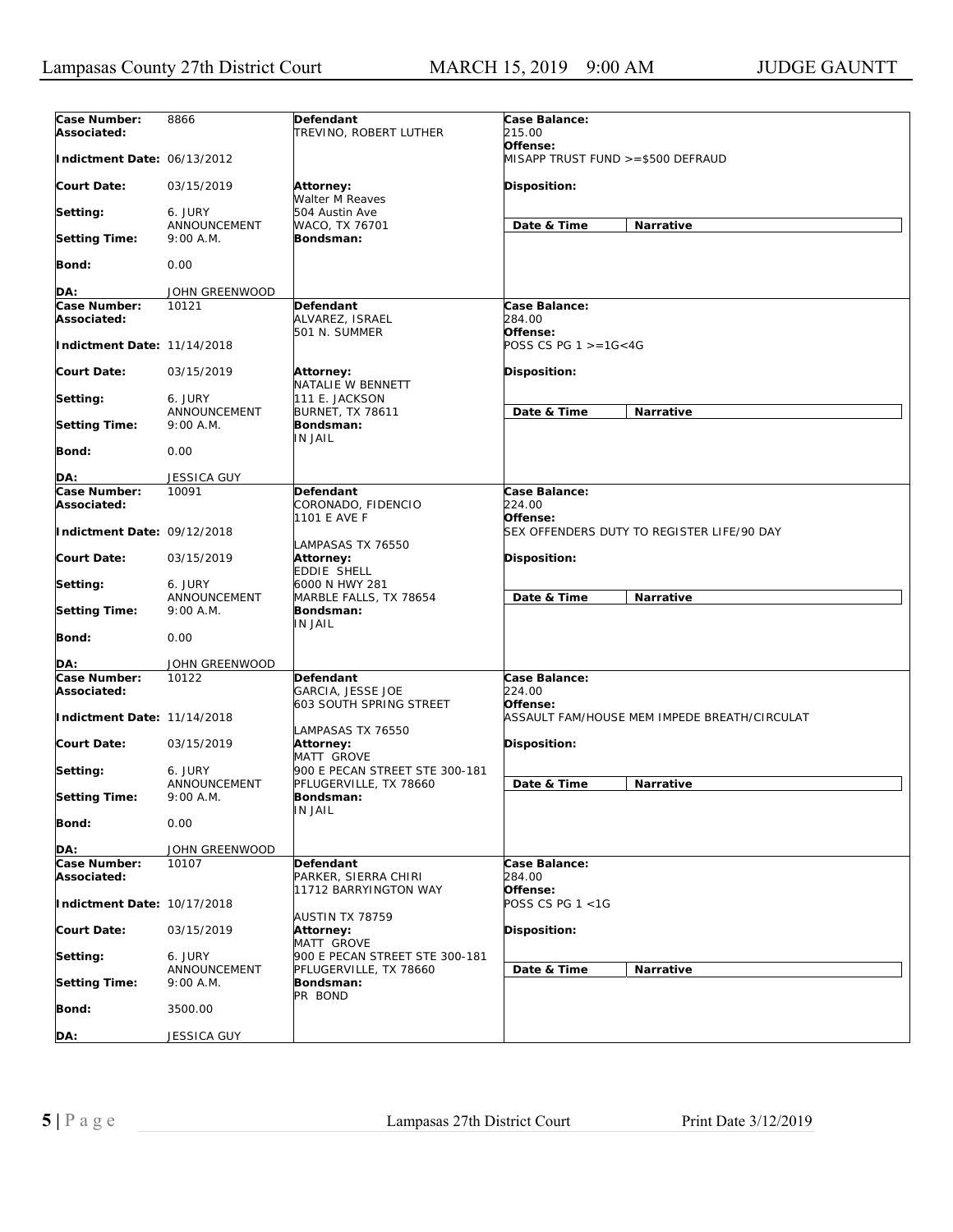| Case Number:                | 10061           | Defendant                               | Case Balance:                        |                  |
|-----------------------------|-----------------|-----------------------------------------|--------------------------------------|------------------|
| Associated:                 |                 | FAUGHT, LOGAN DALE                      | 574.00                               |                  |
|                             |                 | 905 W. AVE. C                           | Offense:                             |                  |
| Indictment Date: 07/18/2018 |                 |                                         | INDECENCY W/CHILD SEXUAL CONTACT     |                  |
|                             |                 | LAMPASAS TX 76550                       |                                      |                  |
| <b>Court Date:</b>          | 03/15/2019      | Attorney:                               | <b>Disposition:</b>                  |                  |
|                             |                 | MATT GROVE                              |                                      |                  |
| Setting:                    | 6. JURY         | 900 E PECAN STREET STE 300-181          |                                      |                  |
|                             | ANNOUNCEMENT    | PFLUGERVILLE, TX 78660                  | Date & Time                          | Narrative        |
| <b>Setting Time:</b>        | 9:00 A.M.       | Bondsman:                               |                                      |                  |
|                             |                 | A-ACTION BONDS                          |                                      |                  |
| Bond:                       | 2500.00         | 503 S LIVE OAK ST                       |                                      |                  |
|                             |                 | LAMPASAS, TX 76550                      |                                      |                  |
| DA:                         | JOHN GREENWOOD  |                                         |                                      |                  |
| Case Number:                | 9552            | Defendant                               | Case Balance:                        |                  |
| Associated:                 |                 | STEELE, DALTON LYNN                     | 404.00                               |                  |
|                             |                 | 896 ROBIN RANCH RD                      | Offense:                             |                  |
| Indictment Date: 05/11/2016 |                 |                                         | POSS CS PG 1 <1G                     |                  |
|                             |                 | LOCKHART TX 78644                       |                                      |                  |
| <b>Court Date:</b>          | 03/15/2019      | Attorney:                               | <b>Disposition:</b>                  |                  |
|                             |                 | MATT GROVE                              |                                      |                  |
| Setting:                    | ADJUDICATION    | 900 E PECAN STREET STE 300-181          |                                      |                  |
|                             | <b>HEARING</b>  | PFLUGERVILLE, TX 78660                  | Date & Time                          | Narrative        |
| <b>Setting Time:</b>        | $9:00$ A.M.     | Bondsman:                               |                                      |                  |
|                             |                 | IN JAIL                                 |                                      |                  |
| <b>Bond:</b>                | 2500.00         |                                         |                                      |                  |
|                             |                 |                                         |                                      |                  |
| DA:                         | JESSICA GUY     |                                         |                                      |                  |
| Case Number:                | 10060           | Defendant                               | Case Balance:                        |                  |
| Associated:                 |                 | SMITH, ELVIS GLEN                       | 674.00                               |                  |
|                             |                 | 7874 CR 342                             | Offense:                             |                  |
| Indictment Date: 07/18/2018 |                 |                                         | AGG SEXUAL ASSAULT CHILD             |                  |
|                             |                 | MILANO TX 76556                         |                                      |                  |
| <b>Court Date:</b>          | 03/15/2019      | Attorney:                               | Disposition:                         |                  |
|                             |                 | PAUL HARRELL                            |                                      |                  |
| Setting:                    |                 | COMPETENCE REVIEW 412 S. LIVEOAK STREET |                                      |                  |
|                             |                 | LAMPASAS, TX 76550                      | Date & Time                          | Narrative        |
| <b>Setting Time:</b>        | 9:00 A.M.       | Bondsman:                               |                                      |                  |
| Bond:                       | 0.00            | IN JAIL                                 |                                      |                  |
|                             |                 |                                         |                                      |                  |
| DA:                         | JOHN GREENWOOD  |                                         |                                      |                  |
| Case Number:                | 10118           | Defendant                               | Case Balance:                        |                  |
| Associated:                 |                 | BENDER, KELLY BERWIN                    | 284.00                               |                  |
|                             |                 | <b>16 MATTHEWS DRIVE</b>                | Offense:                             |                  |
| Indictment Date: 11/14/2018 |                 |                                         | POSS CS PG 1 <1G                     |                  |
|                             |                 | LAMPASAS TX 76550                       |                                      |                  |
| <b>Court Date:</b>          | 03/15/2019      | Attorney:                               | <b>Disposition:</b>                  |                  |
|                             |                 | ZACHARY J. MORRIS                       |                                      |                  |
| Setting:                    | MOTION TO       | 412 S. LIVEOAK STREET                   |                                      |                  |
|                             | <b>SUPPRESS</b> | LAMPASAS, TX 76550                      | Date & Time                          | <b>Narrative</b> |
| <b>Setting Time:</b>        | 9:00 A.M.       | Bondsman:                               |                                      |                  |
|                             |                 | A-ACTION BONDS                          |                                      |                  |
| Bond:                       | 3000.00         | 503 S LIVE OAK ST                       |                                      |                  |
|                             |                 | LAMPASAS, TX 76550                      |                                      |                  |
| DA:                         | JESSICA GUY     |                                         |                                      |                  |
| Case Number:                | 9325            | Defendant                               | Case Balance:                        |                  |
| Associated:                 | 9378            | ALVAREZ, ISRAEL                         | 559.00                               |                  |
|                             |                 | 501 N. SUMMER ST.                       | Offense:                             |                  |
| Indictment Date: 01/21/2015 |                 |                                         | EVADING ARREST DET W/PREV CONVICTION |                  |
|                             |                 |                                         |                                      |                  |
| <b>Court Date:</b>          | 03/15/2019      | Attorney:                               | <b>Disposition:</b>                  |                  |
|                             |                 | NATALIE W BENNETT                       |                                      |                  |
| Setting:                    | Revocation      | 111 E. JACKSON                          |                                      |                  |
|                             | Announcement    | <b>BURNET, TX 78611</b>                 | Date & Time                          | Narrative        |
| <b>Setting Time:</b>        | 9:00 A.M.       | Bondsman:                               |                                      |                  |
|                             |                 | IN JAIL                                 |                                      |                  |
| Bond:                       | 1500.00         |                                         |                                      |                  |
|                             |                 |                                         |                                      |                  |
| DA:                         | JESSICA GUY     |                                         |                                      |                  |